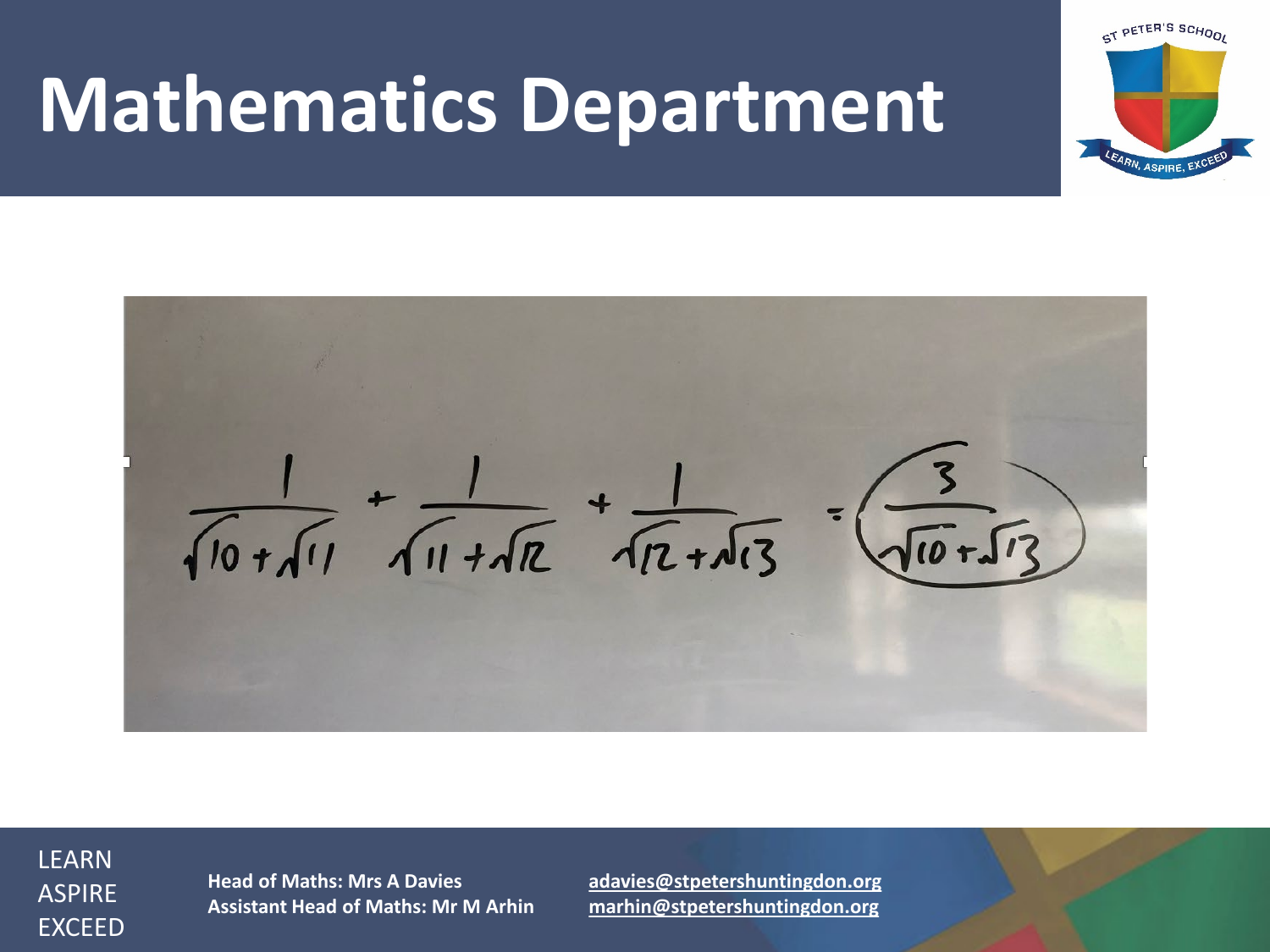# **Equipment**



■Pen (blue or black)



- Pencil
- Scientific Calculator
- Ruler (15cm is fine)
- Geometry Set (compass, protractor)
- **Green Pen**

LEARN ASPIRE EXCEED

**Simple pencil cases containing pens, pencils, a small ruler and protractor can be purchased via ParentPay. Ordered equipment will be handed out to students once they have started at St Peter's. Please note that calculators and geometry sets are not used in Year 7 but will be needed in Year 8.**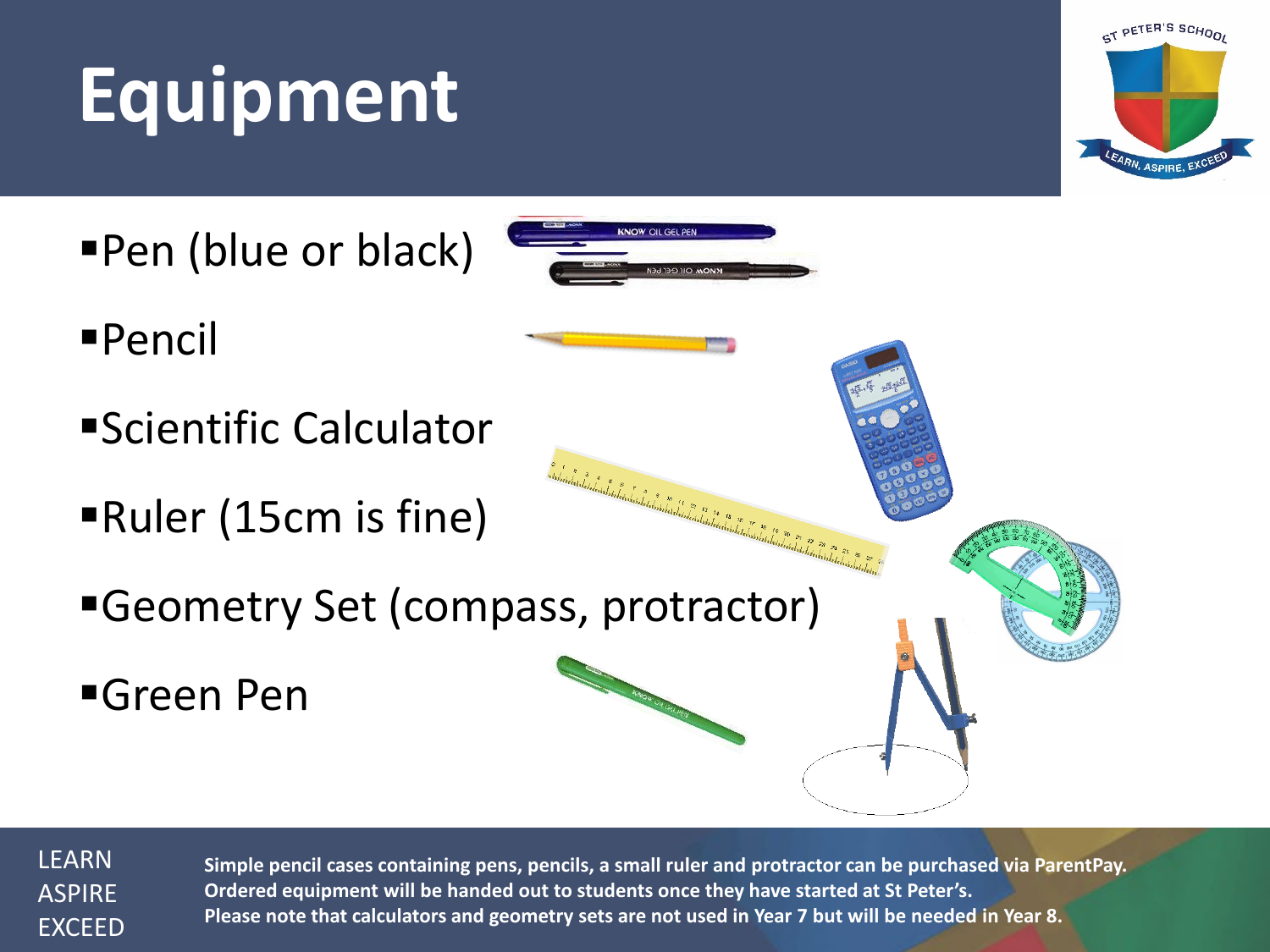#### **Topics to be covered in Year 7**



| Angle rules       | Sequences                    | Calculations with fractions        |
|-------------------|------------------------------|------------------------------------|
|                   | Adding with negative numbers |                                    |
| Four operations   |                              | Calculations involving percentages |
|                   | Find missing angles          |                                    |
| Area of 2D shapes |                              | Introduction to algebra            |
|                   | Calculations with decimals   | <b>Number properties</b>           |
|                   |                              | <b>Expand brackets</b>             |
| Constructions     | Factorise                    | Perimeter of 2D shapes             |
| <u>LEARN</u>      |                              |                                    |

**In year 7 you will have three hours of mathematics per week.**

ASPIRE **EXCEED**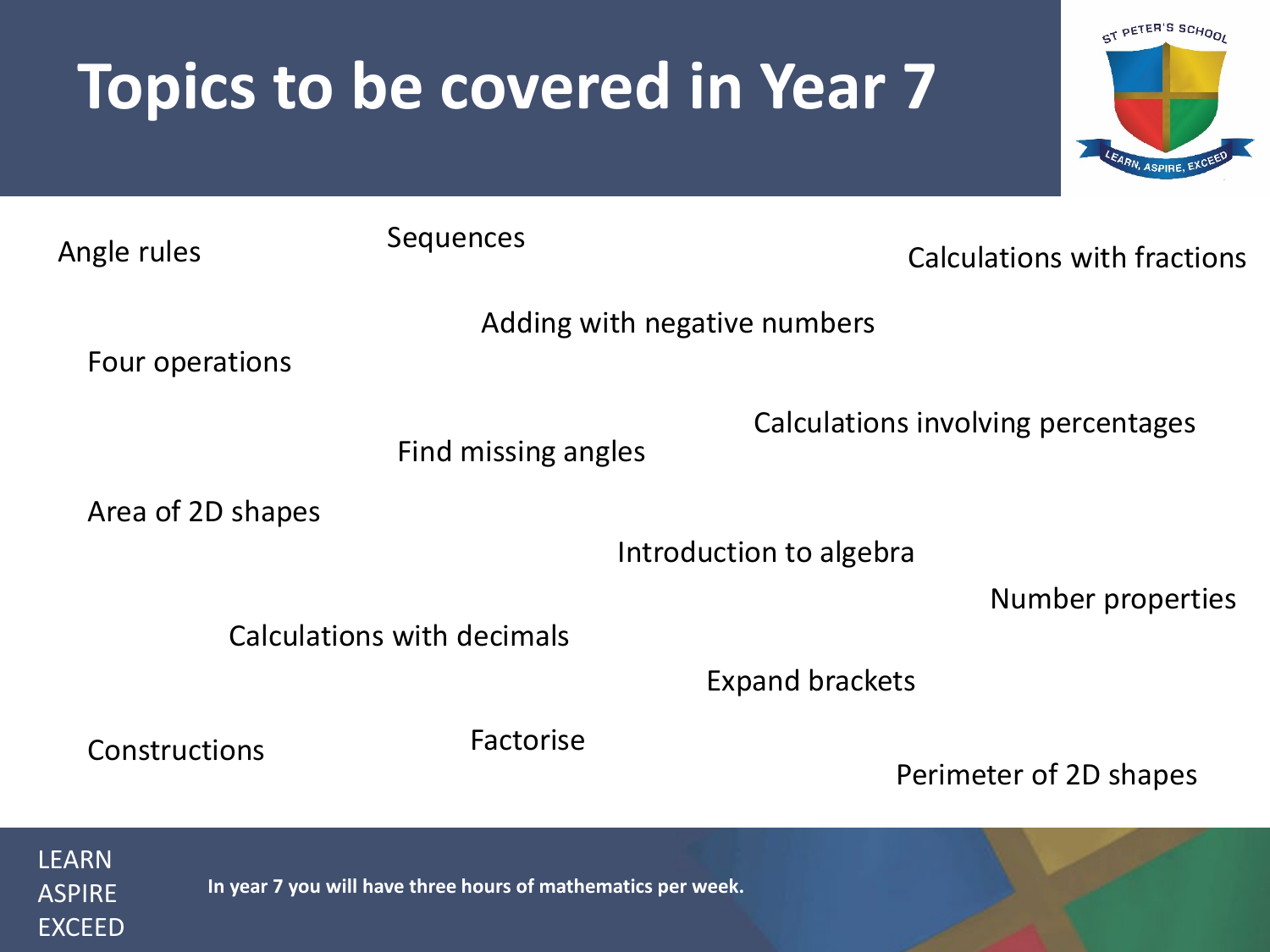## **Timestable Rockstar**



|                | $1 \t 10 \times 3 =$   | $21 \t 10 \times 2 =$ | $41 \t 2 \times 10 =$     |  |
|----------------|------------------------|-----------------------|---------------------------|--|
|                | $2 \t7 \times 9 =$     | 22 $5 \times 5 =$     | $42 \t 9 \times 10 =$     |  |
| 3 <sup>1</sup> | $4 \times 12 =$        | 23 $6 \times 11 =$    | $43 \t 6 \times 12 =$     |  |
|                | $4 \t11 \times 9 =$    | $24 \t 9 \times 12 =$ | $44$ $11 \times 9 =$      |  |
|                | $5 \t 9 \times 3 =$    | $25 \t 7 \times 6 =$  | $45 \t 9 \times 12 =$     |  |
|                | 6 $11 \times 11 =$     | $26 \t 4 \times 8 =$  | $46$ $1 \times 10 =$      |  |
|                | $7 \quad 8 \times 1 =$ | $27 \t 12 \times 7 =$ | $47 \quad 12 \times 12 =$ |  |
|                | $8 \t 12 \times 4 =$   | $28 \t 4 \times 7 =$  | $48$ $3 \times 3 =$       |  |
|                | $9 \t10 \times 11 =$   | $29 \t 3 \times 1 =$  | $49 \t 1 \times 3 =$      |  |
|                | $10 \t 8 \times 12 =$  | $30 \t 12 \times 2 =$ | $50 \t 10 \times 11 =$    |  |

LEARN ASPIRE EXCEED

At St Peter's School we keep practising timestables. We would like all our students to be able to do their timestables as fast as possible. If you know your timestables well, you will find the rest much easier.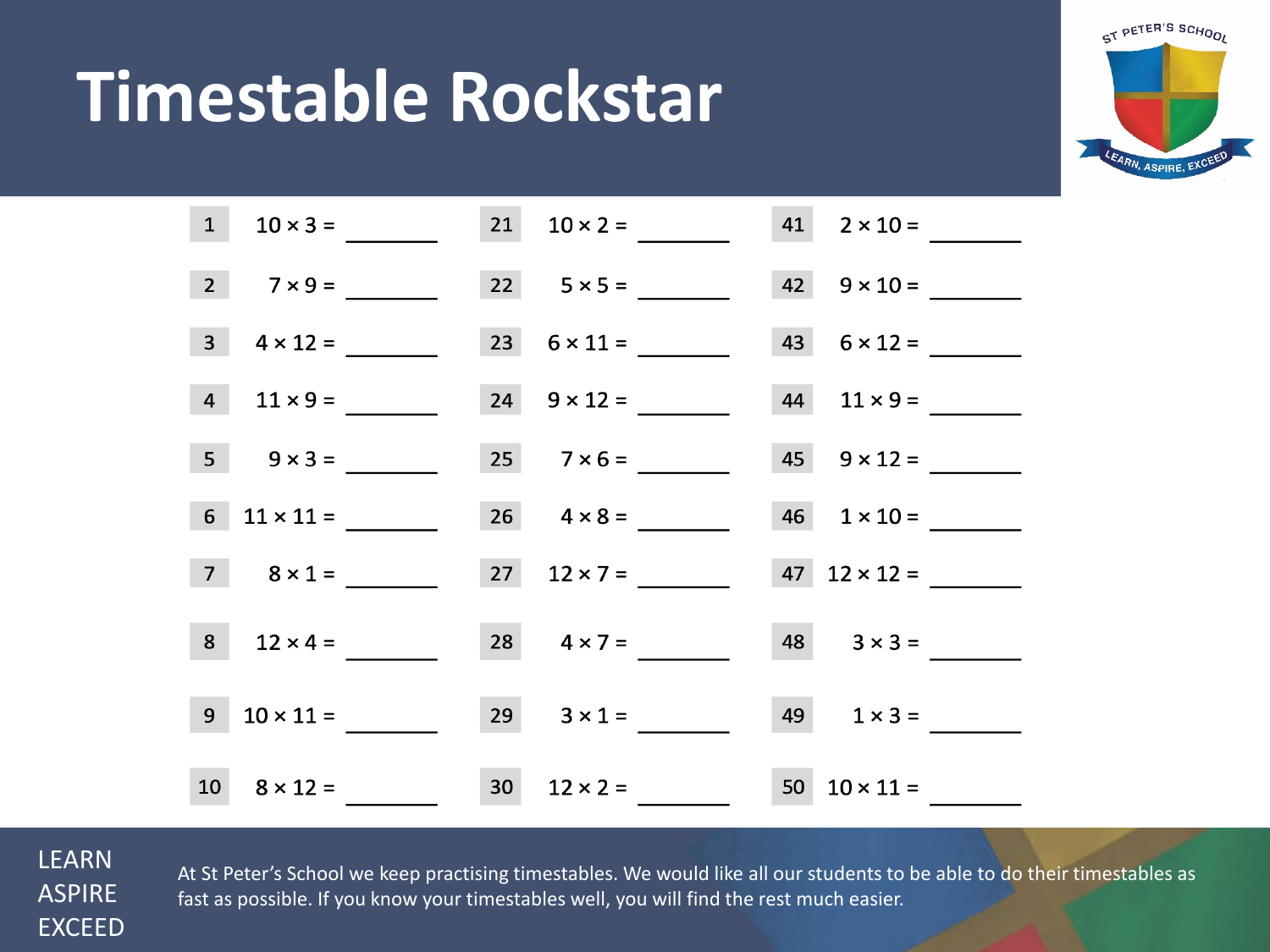### **Close to 9000**



Take four copies of the number 1234. Re-arrange the digits in each number so that the four numbers sum as close as possible to 9000.



LEARN ASPIRE EXCEED

The next few slides contain maths problems similar to the ones you might be asked to work on in lessons. Please have a go at each one and bring/take your workings out to your first maths lesson.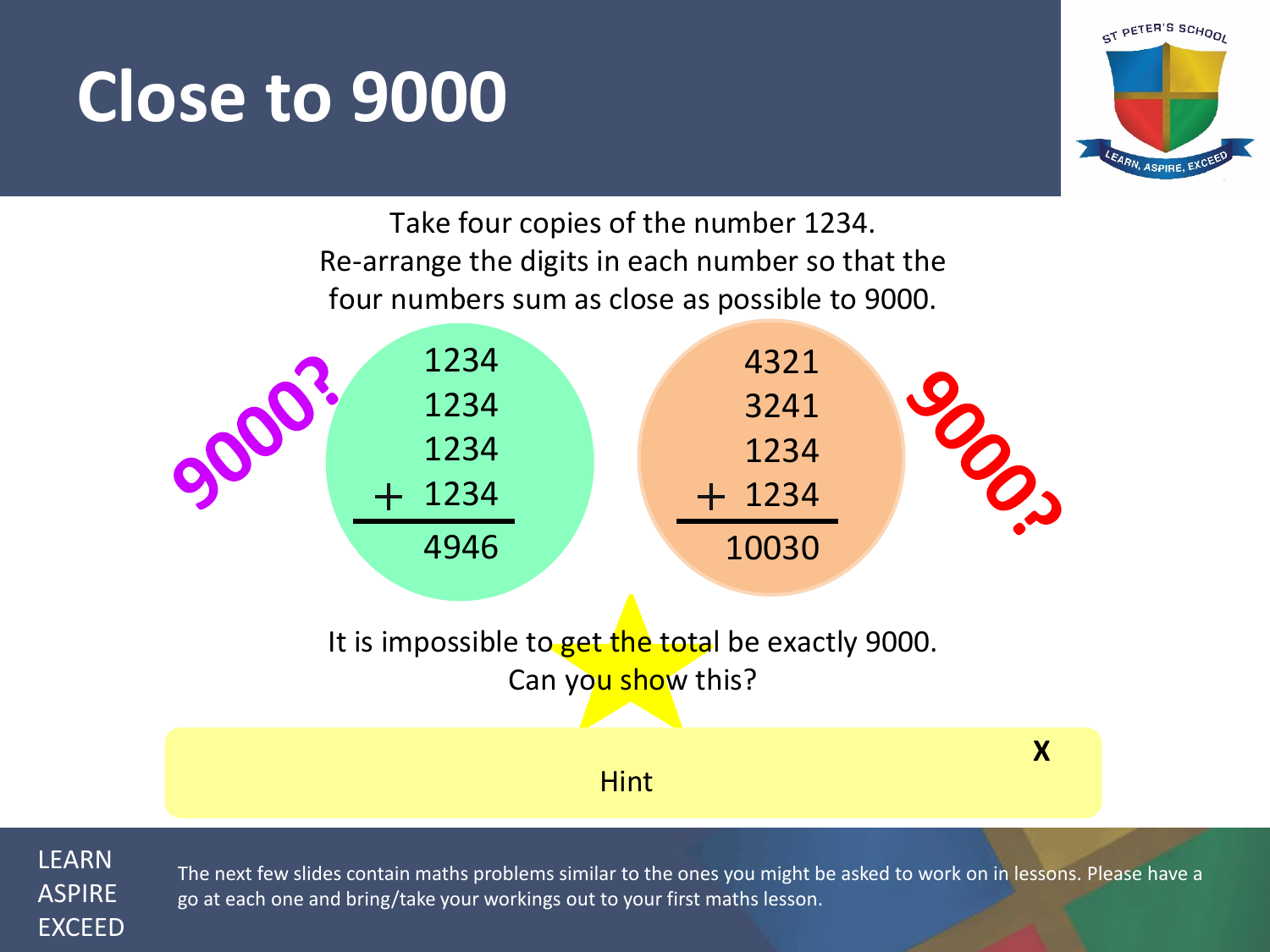#### **Always, sometimes or never true?**





| ABC   | DEI    |
|-------|--------|
| DEF   | GHC    |
| GHI   | $+ABF$ |
|       |        |
| A B C | BAC    |
| DEF   | EFD    |
| GHI   | $+IGH$ |

If a statement is "sometimes true", determine which values of the letters it is true for.

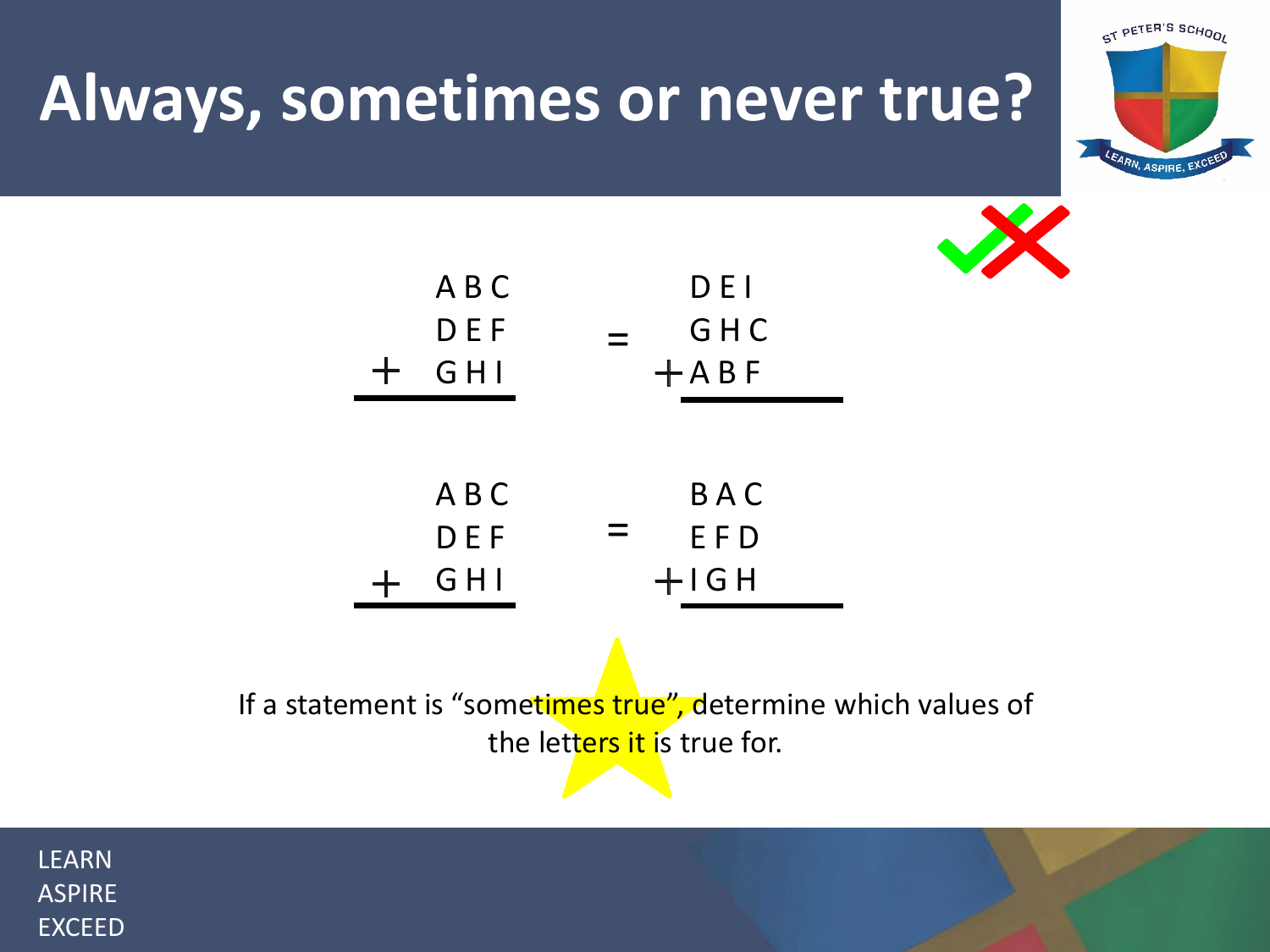## **Write a number…**



Write a number which satisfies each set of the given properties.

| A multiple of 7                                       | A multiple of 9                                              | A multiple of 2                                              |
|-------------------------------------------------------|--------------------------------------------------------------|--------------------------------------------------------------|
| An even                                               | An odd number                                                | NOT a multiple                                               |
| number                                                | Greater than 40                                              | of 4                                                         |
| A multiple of 5<br>A multiple of 3<br>Greater than 20 | A multiple of 2<br>A multiple of 3<br><b>Greater than 30</b> | A multiple of 3<br>NOT a multiple<br>of 9<br>Greater than 35 |

| I FARN        |
|---------------|
| ASPIRF        |
| <b>EXCEED</b> |